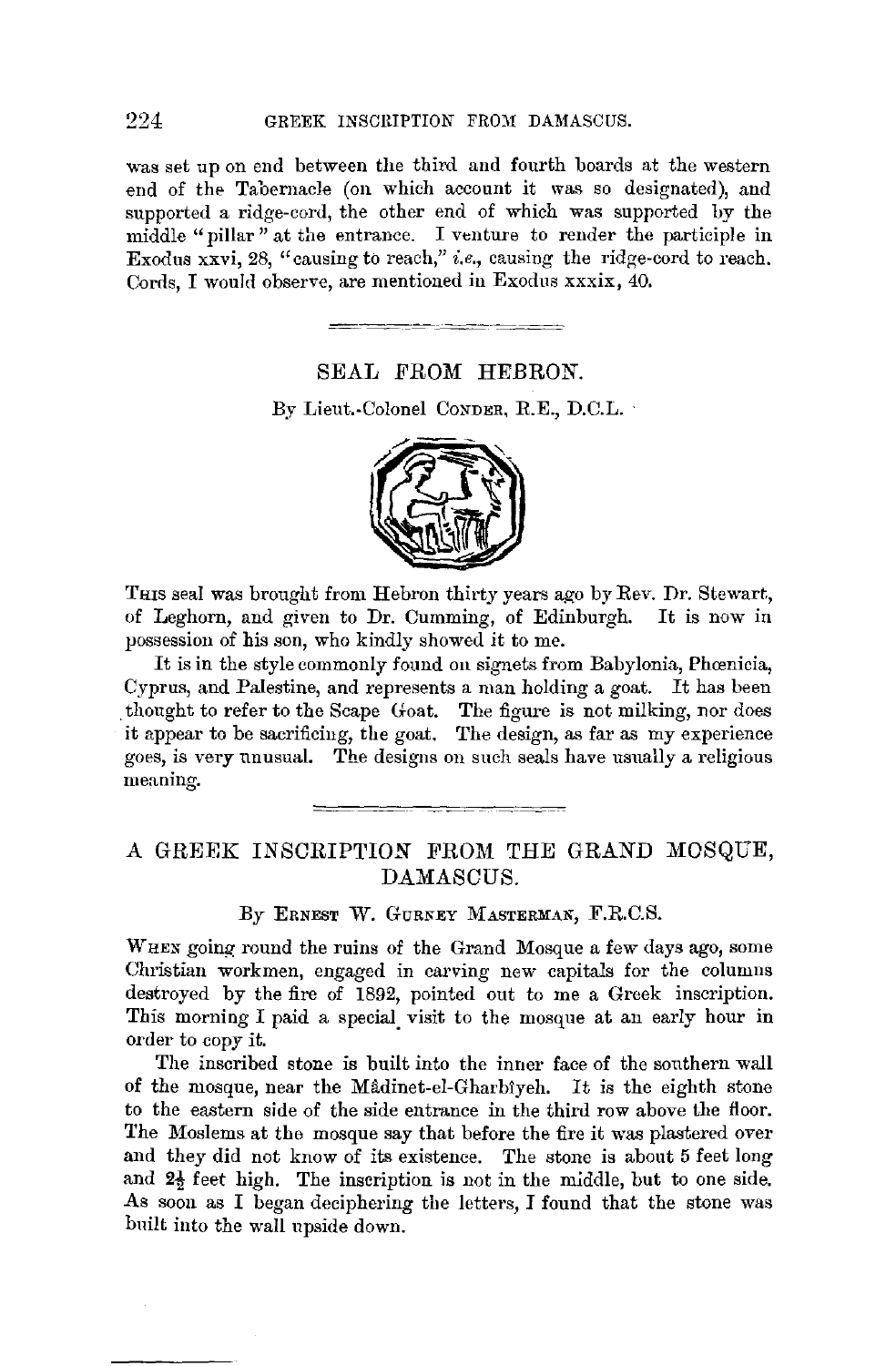## GREEK INSCRIPTION FROM DAMASCUS. 225

Apparently when this was done the whole surface was chipped overregardless of the inscription-to make a rough surface to hold the plastering, for not only is the whole surface uniformly rough, but in the case of most of the letters, as the enclosed copy will show, only the parts deepest cut survive. I much fear there is scarcely enough preserved to enable even a specialist at such work to decipher much. The letters I have marked dark are, I think, unmistakable, though, of course, they may be incomplete. What I have marked lightly is also fairly clear ; indeed, when in doubt about any mark, I have marked nothing. It seems clear that the whole inscription was originally but seven lines, and that none of the lines were longer than the longest represented here, as there is no trace of letters around the area of the inscription.

,,"'/:·,,,,/~ I **M uTPoA.-/1** «:"'"-x'i?fY-1 **r, 'f' NI** *L* - **10YOTTPWTO2 /,:f/'\$~:%)N ME/\/::::,** I 0 **N YDO** *YAh. rJVp'4)* **O y l(A t ANN l"'V~YNTPO~oY KAI E CAAMA NOYETOV** :/:/1:: /\PX. I **MAr£'1f'OY** *M//'Y'* 

It may interest those wno read this to hear that the grand oid mosque is left now almost as it was immediately after the fire. The floors are still, over a considerable area, piled with rubbish, and beyond a few new pieces of columns, capitals, &c., there is no sign of any rebuilding going on. Even "unbelievers" are now permitted to go from the Bab-el-Bered into the mosque without removing their boots.

DAMAScus, *May 3rd,* 1896.

NOTE BY DR. MURRAY.

. . *. . . . . .* . . . . . . . . . . . . . . . . . . . . Am  $\boldsymbol{\nu}$ νσίευ άδελφού και • *Avvlov o-11vTp6[ cf,* Jou **1eal** *IEAaµ.Uvavs- ,-oV 'apxiµ.ay,lpov.* 

Inscription apparently in memory of some one, at the instance of his brother, Dionysios, his foster-brother, Annios, and Selamanes, the chief